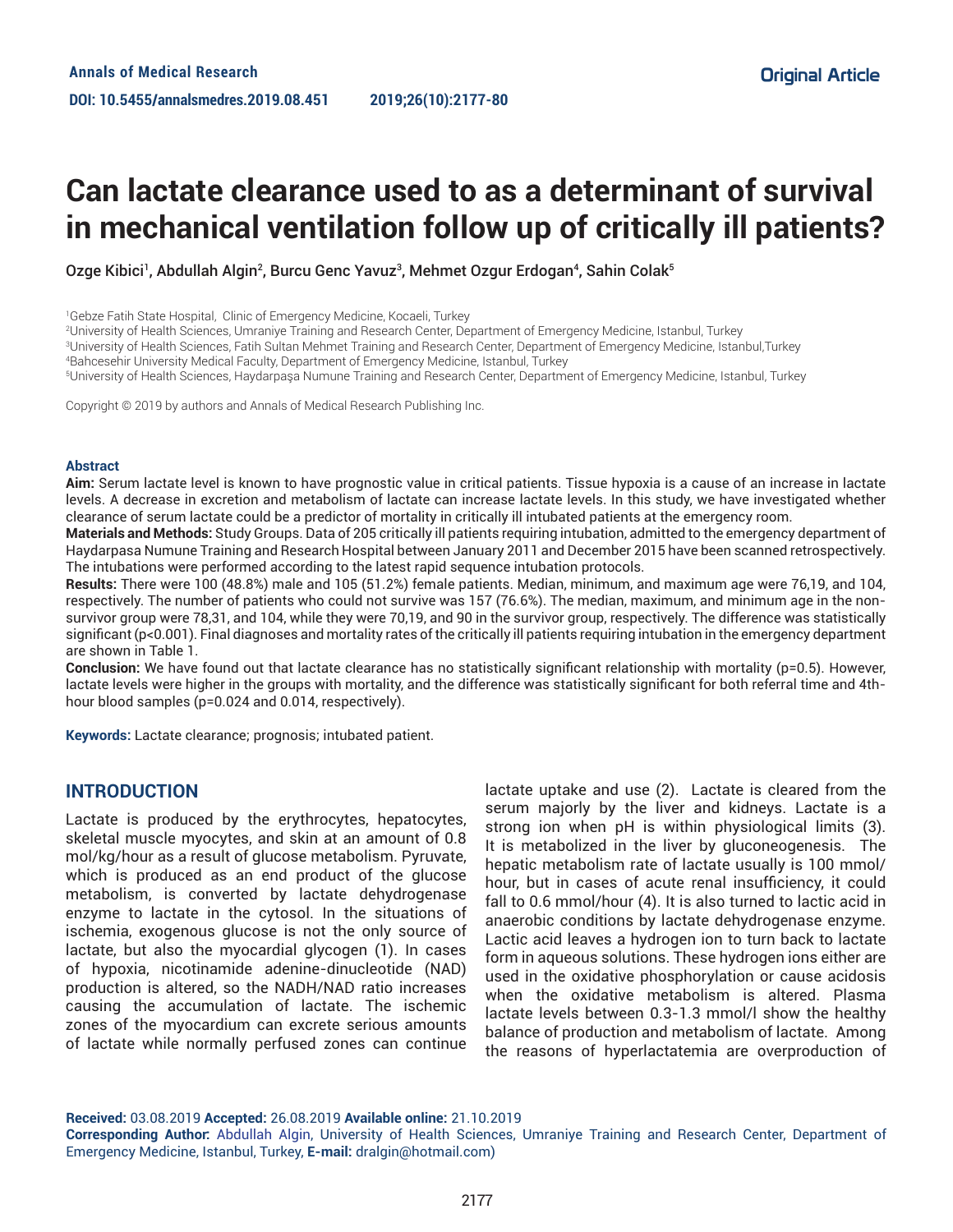lactate (due to tissue hypoxia, underlying disease, drugs, toxins or congenital metabolic disorders), increased glycolysis, metabolic disorders, decreased hepatic clearance, sepsis, chronic or critical diseases, decrease in hepatic metabolism, decrease in renal excretion, oral hypoglycemic medication and Hartmann's solution (5).

Increased lactate is known as a predictor of mortality (6).In addition to lactate level, base excess and gastric intramucosal pH can be used to determine mortality who critical ill patients. Lactate clearance is the rate of fall in lactate after resuscitation is started. Lactate clearance was calculated as followed: [(lactate initial- lactate delayed) / lactate initial] x 100%]. Lactate clearance might be altered even when serum lactate levels are within normal ranges.

In our study, we have investigated whether lactate clearance can be used to predict the outcome of critically ill patients in mechanical ventilation follow up in the emergency room.

## **MATERIAL and METHODS**

#### Study Groups

Data of 205 critically ill patients requiring intubation, admitted to the emergency department of Haydarpasa Numune Training and Research Hospital between January 2011 and December 2015 have been scanned retrospectively. The intubations were performed according to the latest rapid sequence intubation protocols.

The patients who had died before all work-up was finished and been transferred to other hospitals or with a possible type B lactic acidosis were excluded from the study. The evaluated parameters were age, gender, date of admission, and lactate levels. The reasons for intubations, diagnosis, and mortality were recorded.

#### Blood samples

Blood gas samples were collected from all patients at admission and 4th hour. The evaluated parameters were lactate levels of referral time arterial blood gas analysis, 4th-hour blood gas analysis, and the lactate clearance at these hours. All assays were completed within 10 minutes in the emergency laboratory. Measurements of Systemic Markers The lactate levels are measured with a standard blood gas device (Rapidlab 1265; Siemens, North Rhine-Westphalia, Germany).

### Statistical analysis

Categorical data were expressed as number and percentage, non-parametric numeric data were expressed as median, minimum, and maximum. In the evaluation of the normal distribution of numerical data, the Kolmogorov-Smirnov test was used. In the evaluation of the relationship between categorical data, Pearson Chi-Square and Fisher's Exact tests were used. Nonparametric numeric data were compared between groups with the Mann-Whitney U test. Statistical analysis was considered as significant if the p-value is lower than 0.05. Data has been analyzed by Statistical Package for Social Sciences (SPSS) version 23.0.

## **RESULTS**

There were 100(48.8%) male and 105(51.2%) female patients. Median, minimum, and maximum age were 76,19, and 104, respectively. The number of patients who could not survive was 157(76.6%). The median, maximum, and minimum age in the non-survivor group were 78,31, and 104, while they were 70,19, and 90 in the survivor group, respectively. The difference was statistically significant (p<0.001). Final diagnoses and mortality rates of the critically ill patients requiring intubation in the emergency department are shown in Table 1.

Of the 205 patients included in the study, 123 had positive lactate clearance, and 79 had negative lactate clearance values. Of the patients with positive lactate clearance, 92(74.8%) could not survive, while the number was 63(79.75%) in the patients with negative lactate clearance. The difference was not significant between groups (p=0.416). The median, minimum and maximum first lactate level in the mortality group were 2.5 mmol/L, 0.5 mmol/L and 17 mmol/L, while the other group's levels were 1.95 mmol/L, 0,36 mmol/L and 32 mmol/L, respectively. The first lactate level was higher in the nonsurvivor group (p=0.024).

Fourth-hour lactate level median, minimum and maximum values were 2.3 mmol/L, 0.25 mmol/L and 22 mmol/L in the non-survivor group, while these levels were 1.4 mmol/L, 0.4 mmol/L and 17 mmol/L in the survivor group, respectively. The 4th-hour lactate level was higher in the non-survivor group (p=0.014).

Lactate clearance median, minimum and maximum values were 10.64 mmol/L, -300 mmol/L and 92.86 in the non-survivor group and 17.69 mmol/L, minimum-177.78 mmol/L and maximum 71.43 mmol/L in the survivor group, respectively. The difference was not significant between groups (p=0.5).

**Table 1. Final diagnoses and mortality of the patients intubated in the emergency department**

| <b>Diagnosis</b>          | Non-survivor   | <b>Survivor</b> | p     |
|---------------------------|----------------|-----------------|-------|
| <b>Sepsis</b>             | 60             | 11              | 0.051 |
| <b>CHF</b>                | 43             | 12              | 0.744 |
| Pneumonia                 | 26             | 8               | 0.986 |
| <b>COPD</b>               | 7              | 4               | 0.297 |
| <b>CRF</b>                | 5              | 1               | 1.000 |
| <b>ICH</b>                | $\overline{2}$ | 0               | 1.000 |
| <b>CVA</b>                | 4              | 0               | 0.575 |
| <b>Pulmonary embolus</b>  | 5              | 0               | 0.593 |
| Drug abuse                | 0              | 5               | 0.001 |
| <b>Drug intoxication</b>  | <sup>0</sup>   | 3               | 0.012 |
| <b>Status epilepticus</b> | $\overline{2}$ | 1               | 0.553 |
| Diabetic ketoacidosis     | O              | 2               | 0.054 |

**Abbreviations: CHF, Congestive Heart Failure; COPD, Chronic obstructive Pulmanary Disease; CRF, Chronic Renal Failure; ICH, Intracerebral Haemorrhage; CVA, Cardiovascular Attack**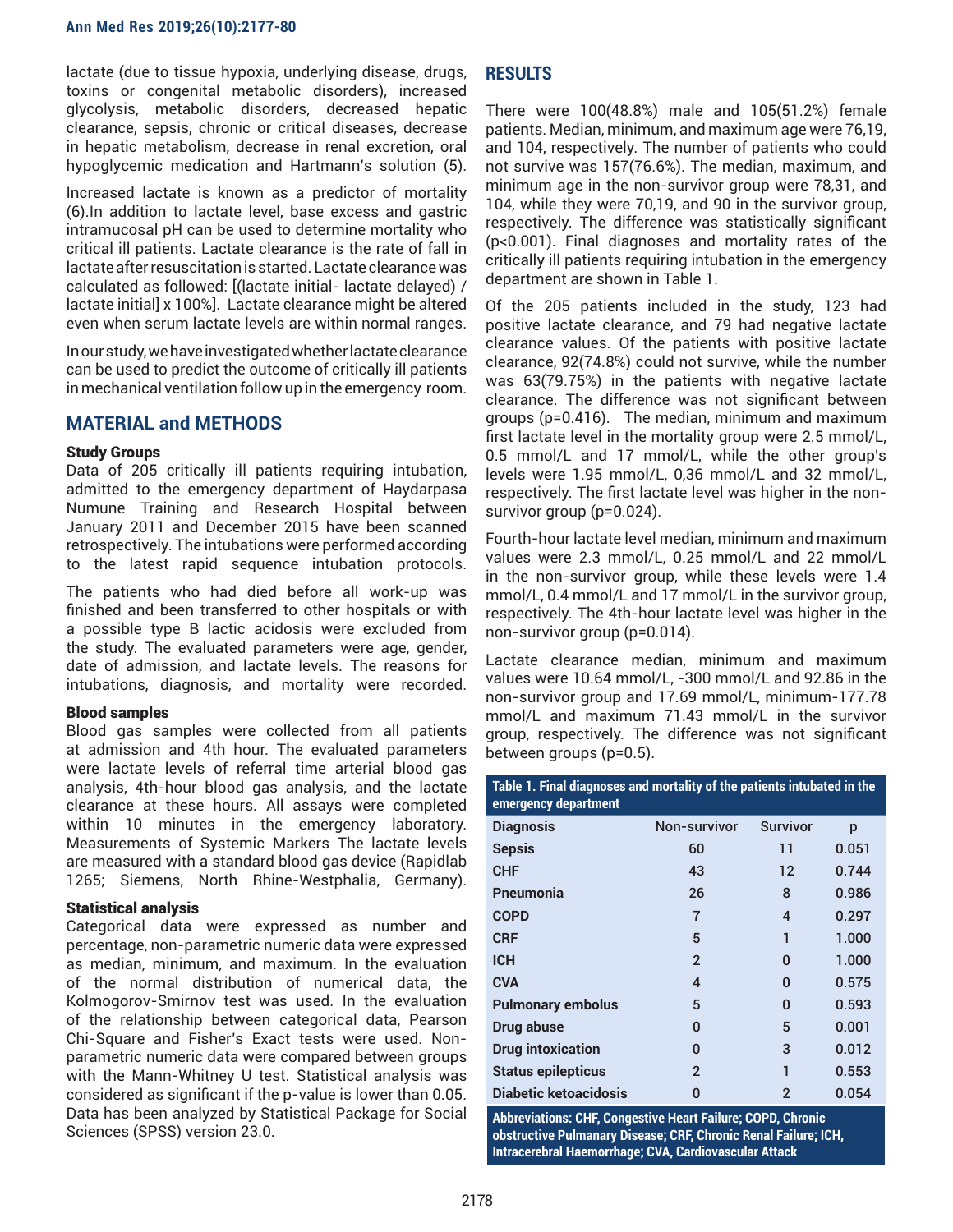## **DISCUSSION**

Our study aims to find the prognostic value of lactate clearance in intubated patients in the emergency room. We investigated the initial and the 4th-hour lactate levels to find the lactate clearance. Lactate clearance was compared in survivor and non-survivor groups. We found no statistically significant relationship between lactate clearance and mortality. However, we found higher initial and 4th-hour lactate levels in the non-survivor group.

Relations of age, fever, mean arterial pressure, pH, heart rate, respiratory rate, acute renal failure, electrolyte levels, urea creatinine ratio, neutrophil counts and many more values with mortality have been investigated in intensive care unit patients. After all these efforts, scoring systems like acute physiology and chronic health evaluation (APACHE) and sepsis-related organ failure assessment (SOFA) systems were created (7-8). Prognostic scoring systems commonly used in intensive care units; is used to estimate the severity of the disease and to estimate mortality. APACHE II and SOFA used in prognostic scoring systems are one of the primary criteria (9).

Lactate clearance is an essential marker of tissue hypoxia in sepsis patients without arterial hypotension. Many studies suggest that a single lactate value at an early stage of the disease is a predictor of mortality and morbidity (10-11). Besides, some studies suggest that consecutive lactate measurements have potential prognostic value (12-14). Lactic acidosis is mainly due to tissue hypoxia, but there are other metabolic reasons. It is also essential to determine whether the reason for lactic acidosis is hypoxia or any other metabolic condition in order to use the lactate clearance as a prognostic criterion (14).

In a prospective study conducted by Shapiro et al., 1278 patients over 18 years of age admitted to the emergency department with an infection-related disease were included. Venous blood lactate levels and mortality were compared. The mortality rate was 4.9% in patients with a lactate level of 0-2.5 mmol; 9% in patients with a lactate level of 2.5-4.0 mmol; and 28% in patients with a lactate level of > 4.0 mmol (15). Similarly, we found higher lactate levels in initial and 4th-hour evaluation in non-survivor group.

Callaway et al. 588 normotensive trauma patients who admitted to emergency department retrospectively evaluated the relationship between venous lactate levels and mortality. The cutoff value of lactate was accepted as 2.5 mmol, and every increase in lactate level was seen to increase mortality (16).

In a retrospective study of 2413 trauma patients conducted by Vandromme et al., capillary and venous lactate values were examined in normotensive patients. In that study, trauma patients with a systolic blood pressure of between 90-110 mm Hg were included (17). Mortality of lactate level 2.5 mmol and above systolic blood pressure was found to be more effective than pressure.

In a prospective study by Lee et al., 126 consecutive arterial blood lactate levels were taken into consideration. The lactate level had a cutoff value of 2.0 mmol. As a result of blood lactate sampling after 4 hours, no significant difference was found between mortality rates of patients with high lactate and normal lactate levels if the pH values were in normal ranges (18). All these studies show that there is no collective decision about the lactate cutoff value. In this study, cutoff value for mortality is not calculated. However, we found significant results for both initial and 4th-hour lactate levels in terms of predicting mortality.

In a study which adult patients with shock were evaluated, lactate clearance of <10% was found to be related to mortality and showed more promise in predicting mortality (19). As a result of the study, lactate clearance was associated with mortality.

In another study by Marie-Alix Regnier et al., 586 trauma patients were assessed. The lactate levels were measured at 0, 2, and 4 hours, and lactate clearances were calculated. However, the lactate clearance calculated from 0-2 hours, and the lactate clearance calculated from 0-4 hours were well correlated with each other (P <0.001) (20). In our study, similar data is taken into consideration next 4 hours values.

The medical conditions that are not related to tissue hypoxia, like malabsorption, are not the subject of our study. The value of lactate clearance in these diseases still needs to be investigated. The other possible reasons of lactic acidosis may limit the use of lactate clearance as a routine marker.

The results of our study show that lactate clearance is not a significant predictor of survival in critically ill patients, who require intubation. However, initial and 4thhour lactate levels had both significantly higher values in the survivor group and can be used as a predictor of mortality. However, the study does not include a single specific disease; further studies are required for a better understanding of the value of this parameter.

This study has certain limitations. Firstly, the relatively low number of evaluated cases may be considered as a limitation. It is necessary to undertake a further study with a higher number of cases to obtain more reliable results. As the study is retrospective, the evaluation of blood gas analysis closest to the 4th hour is another limitation for this study.

## **CONCLUSION**

Lactate clearance had no significant value in the prediction of mortality. Initial and 4th-hour lactate levels seem to be an important determinant of survival in critically ill patients, who require intubation.

### **Availability of supporting data**

The data sets generated and/or analyzed during the current study are available at the University of Health